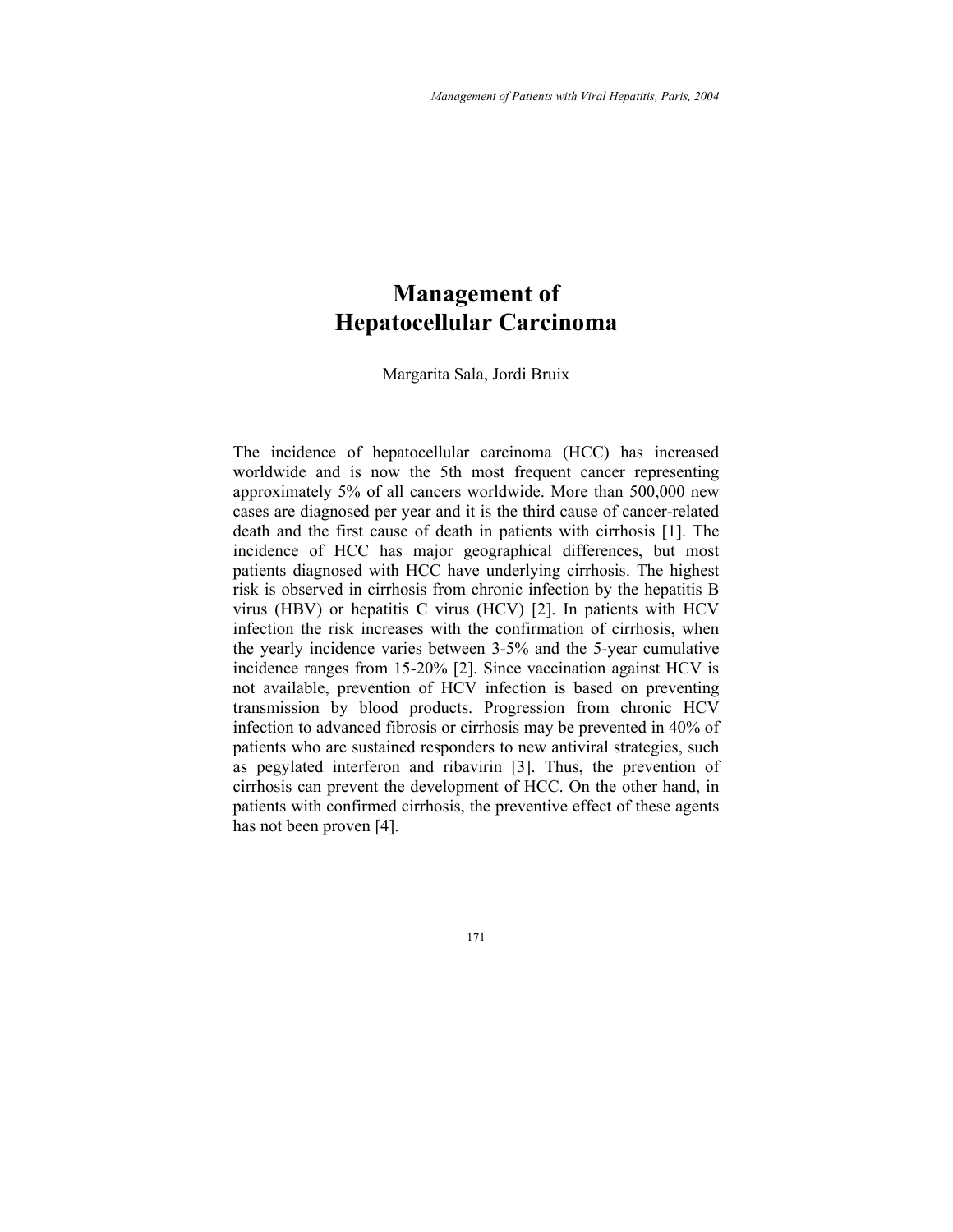#### **DIAGNOSIS**

When cirrhosis has been confirmed, surveillance is the only available strategy to limit tumor-related mortality. If early stage HCC are detected, treatment and cure are possible [2]. Nevertheless, despite surveillance programs, only 30% of HCC are diagnosed at an early stage [1].

A panel of experts organized by the European Association for the Study of the Liver (EASL) proposed surveillance based on abdominal ultrasound (US) and serum alpha-fetoprotein (AFP) every 6 months. Only patients with cirrhosis that could be treated and potentially cured for HCC should undergo surveillance [2]. This includes Child-Pugh A and B patients. Child-Pugh C patients should be evaluated for liver transplantation. If this is not possible, surveillance is a cost-effective choice for early detection and treatment will not improve survival. The following strategy was recommended to diagnose nodules detected by US during surveillance (Figure 1) [2]. If the nodule is  $\le$ 1cm, close follow-up is recommended since less than 50% of the cases are malignant and a reliable diagnosis is not possible with current diagnostic techniques. In 1-2cm nodules, diagnosis of HCC is based on positive cytology or histology. However, false negative biopsies may occur in 30-40% of cases. Thus, a negative biopsy does not clearly exclude malignancy. If the nodule is >2cm and the underlying liver is cirrhotic, diagnosis of HCC can be determined by non-invasive criteria proposed by the EASL experts: two coincident imaging techniques showing a focal lesion >2cm with characteristic arterial hypervascularization, or one imaging technique with a specific pattern associated with AFP >400ng/mL [2]. After detection and diagnosis of HCC the extent of the tumor must be properly staged based on state of the art computed tomography (CT) or magnetic resonance imaging (MRI) [5]. Angiography is not helpful for diagnosis and staging and lipiodol CT is not reliable [2]. Prognosis of HCC depends on the stage of the neoplasm at diagnosis, liver function impairment and the treatment received.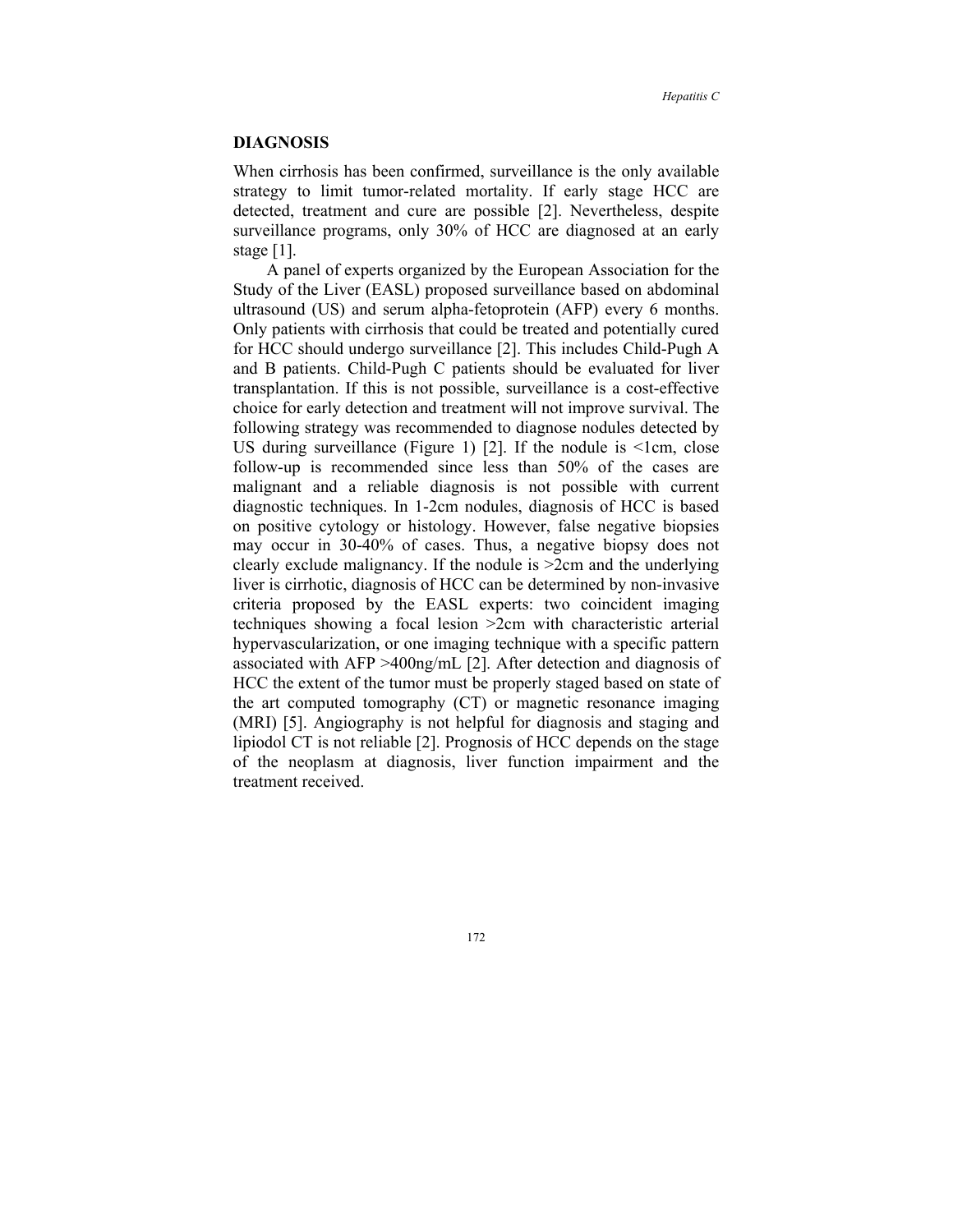

**Figure 1:** Surveillance and recall strategy for HCC

(reproduced from Bruix et al, J Hepatol 2001 [2], with permission).

- FNAB: Fine needle aspiration biopsy.
- \* Available for curative treatments if diagnosed with HCC.

\*\* AFP levels to be defined.

\*\*\* Pathological confirmation or non-invasive criteria.

# **PROGNOSIS**

HCC is generally considered to be a neoplasm with a poor prognosis. However, at present diagnosis occurs earlier; thus certain patients are now successfully treated resulting in an encouraging disease-free survival at 5 years. Nevertheless, prediction of prognosis is still debatable. Several scoring systems exist that divide patients according to expected survival [5]. Almost all of them take into account tumor stage and liver function parameters, but unfortunately predictive accuracy is limited and there is no link between estimated prognosis and treatment indication. Thus, we have developed the Barcelona-Clinic Liver Cancer group (BCLC) staging system which links staging, treatment indication and predicted outcome [5]. With this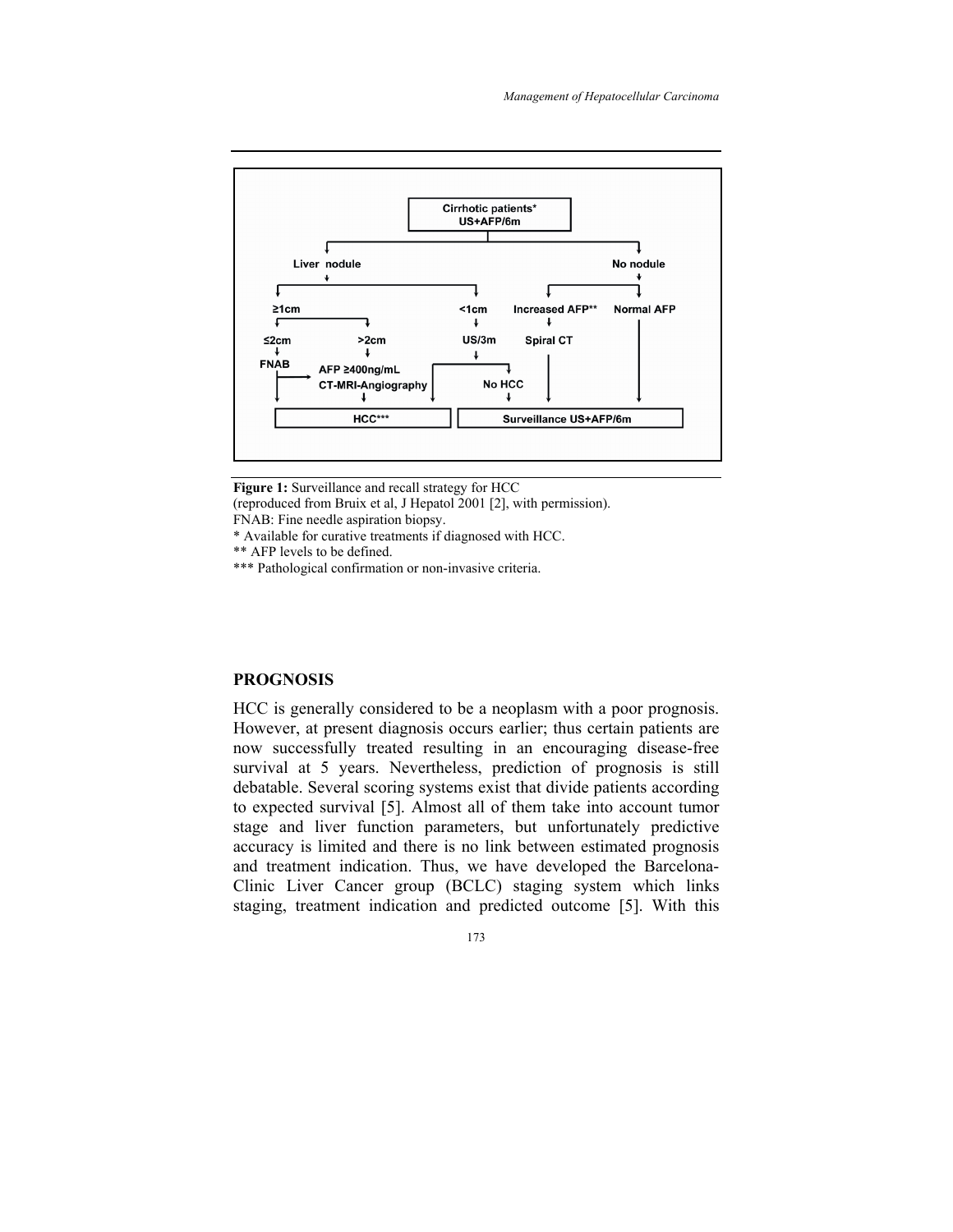system, patients are stratified into four categories (early, intermediate, advanced and end-stage) and the best possible treatment and outcome within each category are established according to specific parameters.

# **EARLY HCC**

The definition of early HCC has varied over time as size limit has steadily decreased; Patients with single tumors ≤5cm or with up to 3 nodules ≤3cm each are usually included. However, pathological and clinical data show that some of these tumors are not early at all, while some are very early HCC or carcinoma in situ (CIS). CIS is a small, very well differentiated HCC with an ill-defined nodular appearance with no invasion of malignant cells in any structure. Cancer invasion and spread (microvascular invasion and satellites) may occur even in tumors <2cm but others are CIS [6]. Both entities may be detected by US, but CIS may be identified if there is no arterial supply as it is a minute, non-arterial enhanced nodule.

The natural history of untreated early HCC is not known because these patients are usually treated. The few available studies report a 65% 3-year survival in Child-Pugh A patients with single tumors [7]. Since survival may exceed 50% at 5 years with proper treatment, effective treatment of early stage HCC is thought to improve patient survival [5]. Effective long-term treatments include surgical resection, liver transplantation and percutaneous ablation.

## **Surgical Resection**

This is the first treatment option in non-cirrhotic patients. However, few cirrhotic patients may receive this treatment [8] because it is limited to those patients with a single HCC ≤5cm and well preserved liver function to prevent morbidity and mortality after resection [5]. Japanese researchers use the indocyanine-green retention rate to identify the best candidates [9], whereas portal pressure and bilirubin are used in Europe. Clinically relevant portal hypertension is defined as the presence of a hepatic vein pressure gradient >10mmHg, esophageal varices and/or splenomegaly with a platelet count  $\langle 100x10^9/L$ . Patients without portal hypertension and with normal bilirubin have a 70% 5-year survival rate, while those with an adverse profile have 50% or less, even if they are Child-Pugh stage A [5].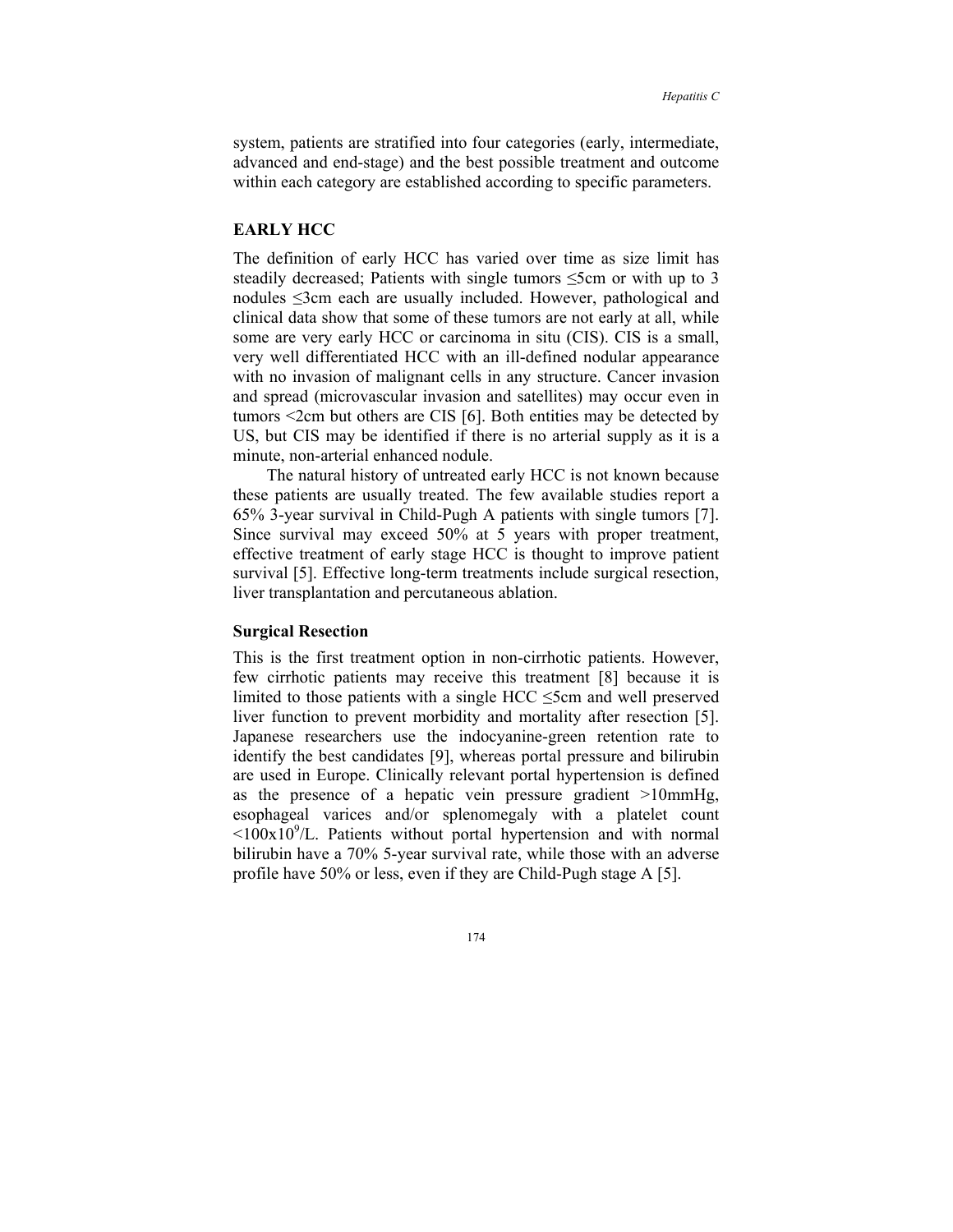The main drawback of surgical resection is tumor recurrence, which may exceed 70% at 5 years [10]. This is the main argument in support of resection instead of transplantation as the first treatment option. Tumor recurrence includes true recurrence secondary to tumor dissemination and *de novo* tumors. Microvascular invasion and the presence of additional nodules or satellites are the best predictors of recurrence due to tumor dissemination [11]. Because of this high recurrence rate these patients are the best patients for evaluation of preventive agents. These include agents that prevent true recurrence such as intraarterial lipiodol- $I^{131}$  or adoptive immunotherapy or those that prevent metachronic tumors such as retinoids or interferons. Nevertheless, despite promising results in randomized studies, all of these substances require further validation before being accepted as standard preventive agents after resection [10].

# **Liver transplantation**

Liver transplantation (LT) is supposed to simultaneously cure the tumor and the underlying cirrhosis if it is limited to carefully selected patients and restrictive criteria. Most groups limit transplantation to patients with single HCC  $\leq$ 5cm or with up to 3 tumors  $\leq$ 3cm each. This policy results in a 70% 5-year survival rate with  $\leq 15\%$  of recurrence during follow-up [5]. Nevertheless, the main concern is the shortage of donors leading to a long waiting time, tumor progression and drop-out from LT. This problem concerns 15% to 50% of enlisted patients depending on the waiting time and has a severe impact on patient survival if outcome is analyzed according to intention to treat [5].

Thus, most programs have established priority policies to decrease the drop-out rate. The United Network of Organ Sharing (UNOS) bases organ allocation on the model for end-stage liver disease (MELD). This model does not give any points to HCC patients who are thus granted a fixed score: patients in stage I (single  $\leq$ 2cm) received 24 points and patients in stage II (single 2-5cm or  $3 \le 3$ cm) 29 points. However, this policy unfairly increased the proportion of HCC patients that were transplanted and points were thereafter reduced to 20 and 24 respectively [12].

Living donor liver transplantation (LDLT) using the right hepatic lobe is the most feasible alternative to cadaveric LT and may help overcome the shortage of donors [13]. Analysis of cost-effectiveness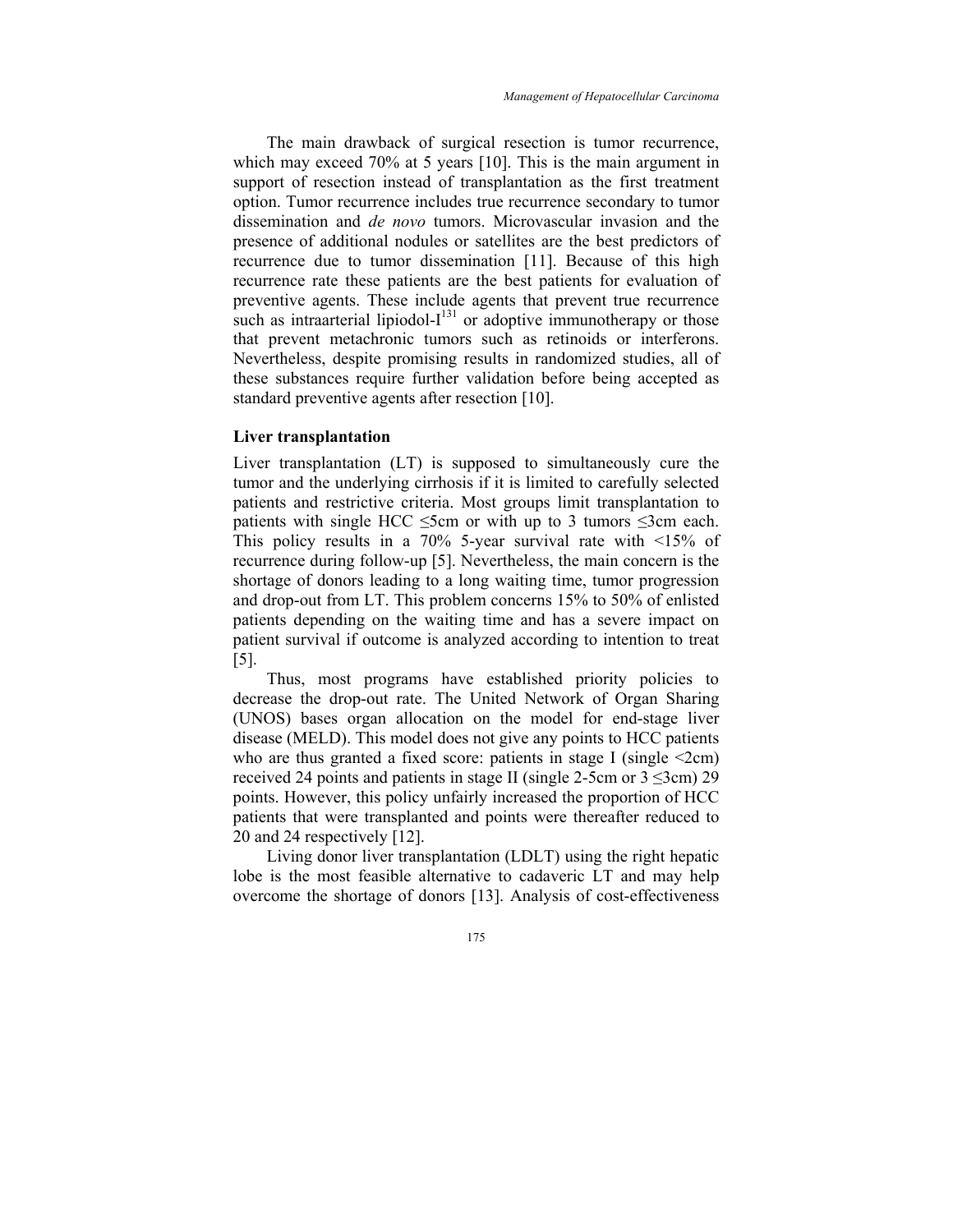based on the exclusion rate (4% monthly), the morbidity/mortality of donors (0.3-0.5% mortality) and costs has shown that live donation for early HCC in patients enlisted for cadaveric LT is adequate for waiting times of more than 7 months [14].

The availability of LDLT has allowed patients with more advanced HCC to undergo transplantation. The definition of acceptance criteria is a major controversy with critical ethical considerations. In the Barcelona Liver Unit, we have proposed a moderate expansion of criteria to achieve a 50% survival at 5 years: 1) Single HCC  $\le$ 7cm; 2) Multinodular HCC with 3 nodules  $\le$ 5cm or 5 nodules ≤3cm each; 3) Downstaging to cadaveric criteria by locoregional treatment lasting >6 months [5]. Long-term follow-up will determine whether this strategy is adequate.

Adjuvant therapies (resection, percutaneous ablation, chemoembolization) have also been proposed to reduce tumor progression while waiting for a donor. Since there are no randomized controlled trials (RCTs) in the field, there is no proof of the benefit of these therapies. Cohort studies and cost-effectiveness analysis suggest that there is improved survival if the waiting time exceeds 6 months both for resection and percutaneous treatments [5].

Reinfection of the graft with HCV is a major and unsolved problem in HCV carriers treated by transplantation. It affects almost all patients and leads to cirrhosis in half of them. Antiviral treatments while waiting, during, or after transplantation is only effective in a few patients.

#### **Percutaneous ablation**

Percutaneous ablation can be considered for patients with early stage HCC who are not suitable for surgical therapies. HCC foci can be necrosed by the injection of chemical substances (alcohol, acetic acid or hot saline) or by modifying the temperature [radiofrequency (RF), microwave, laser and cryoablation]. Percutaneous Ethanol Injection (PEI) is the gold standard treatment. It is inexpensive, easy to perform and has few adverse events. Complete tumor necrosis (complete response (CR) in oncologic terms) is achieved in 90-100% of HCC  $\leq$ 2cm, while the efficacy is reduced as tumor size increases [5]. The best outcome is achieved in Child-Pugh A patients, with a 5-year survival rate of approximately 50% [15]. RF ablation is the most extensively used alternative to PEI. It can be applied percutaneously,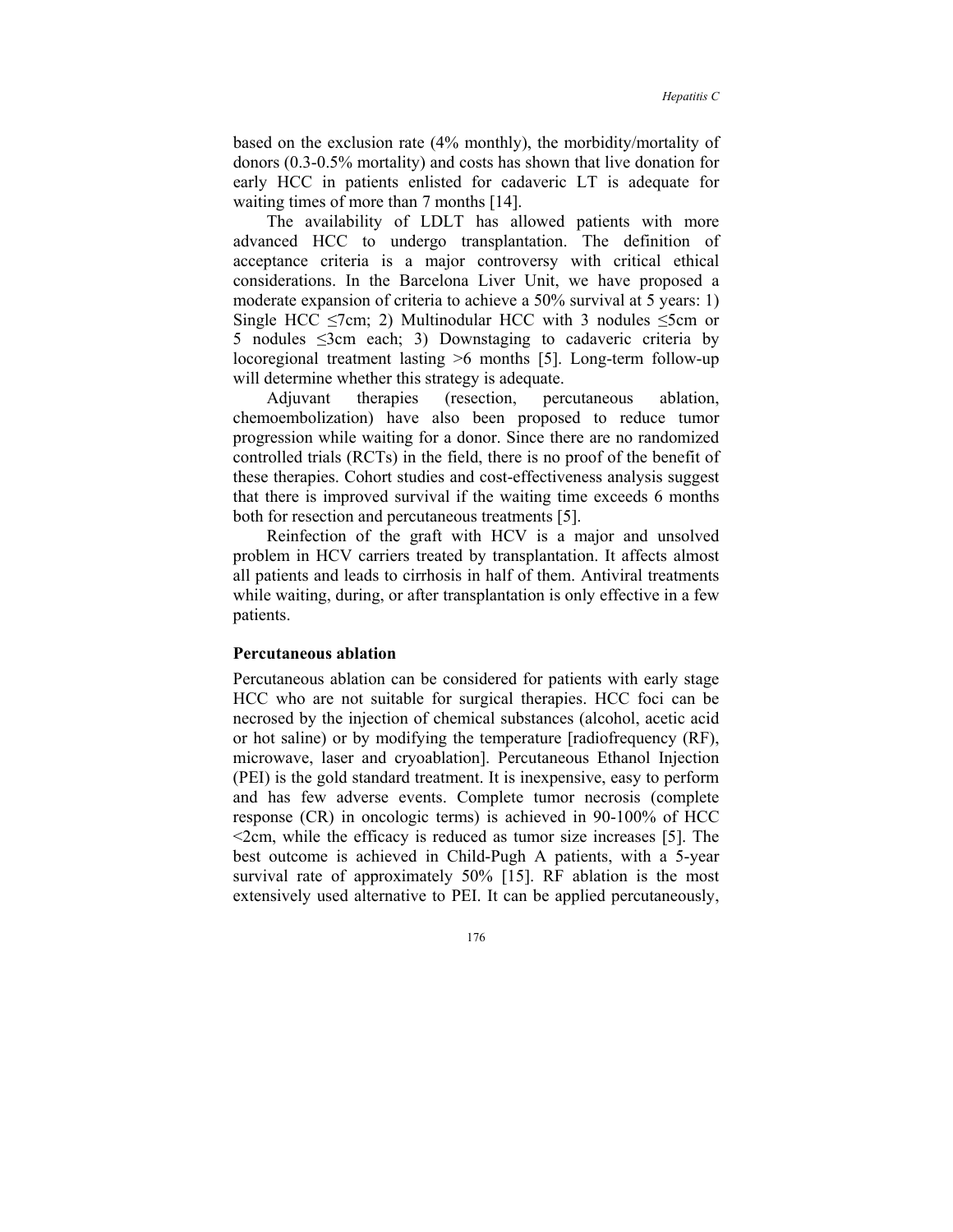laparoscopically or during laparotomy, and is claimed to result in the same objective responses as PEI, but in significantly fewer sessions [16]. In addition, RF may ablate a 1cm safety margin in surrounding parenchyma and also eliminate satellites. However, there is no evidence that this results in better survival [16]. The side-effects of RF are more severe than those of PEI. For example while tumor seeding is infrequent after PEI, treatment of subcapsular HCC by RF may induce peritoneal dissemination [17] and thus, RF should be avoided in these tumors.

#### **INTERMEDIATE-ADVANCED HCC**

Most HCC patients are diagnosed with advanced stage HCC, thus preventing radical treatments. The natural outcome of these patients if left untreated is better known now than two decades ago when patients did not survive any more than 1 year after diagnosis. Nevertheless, modern reported figures of untreated patients in 25 RCTs are extremely heterogeneous with 1- and 2-year survival rates ranging from 10-72% and 8-50%, respectively [18]. This heterogeneity suggests that these patients need to be stratified into separate categories. This was done by our group by joining two control groups of two RCTs in a cohort of 102 patients. Their 1, 2, and 3 year survival was 54%, 40% and 28% and the independent prognostic factors were the presence of cancer-related symptoms (Performance status 1-2) and of an invasive pattern defined as vascular invasion or extrahepatic spread. When patients were divided according to the absence (intermediate stage) or presence (advanced stage) of these prognostic factors the survival at 1, 2 and 3 years was 80%, 65% and 50% vs. 29%, 16% and 8% respectively [19]. This finding is highly relevant when assessing new therapeutic options. Patients are frequently recruited because they cannot receive surgical treatment, but clearly, non-surgical patients represent a very broad spectrum of the disease.

#### **Palliative treatment**

These treatments are for patients who cannot undergo radical therapies. Although there is a large list of options that have been tested in patients with HCC, unfortunately the scientific evidence about their use in conventional clinical practice is limited. Since no treatment is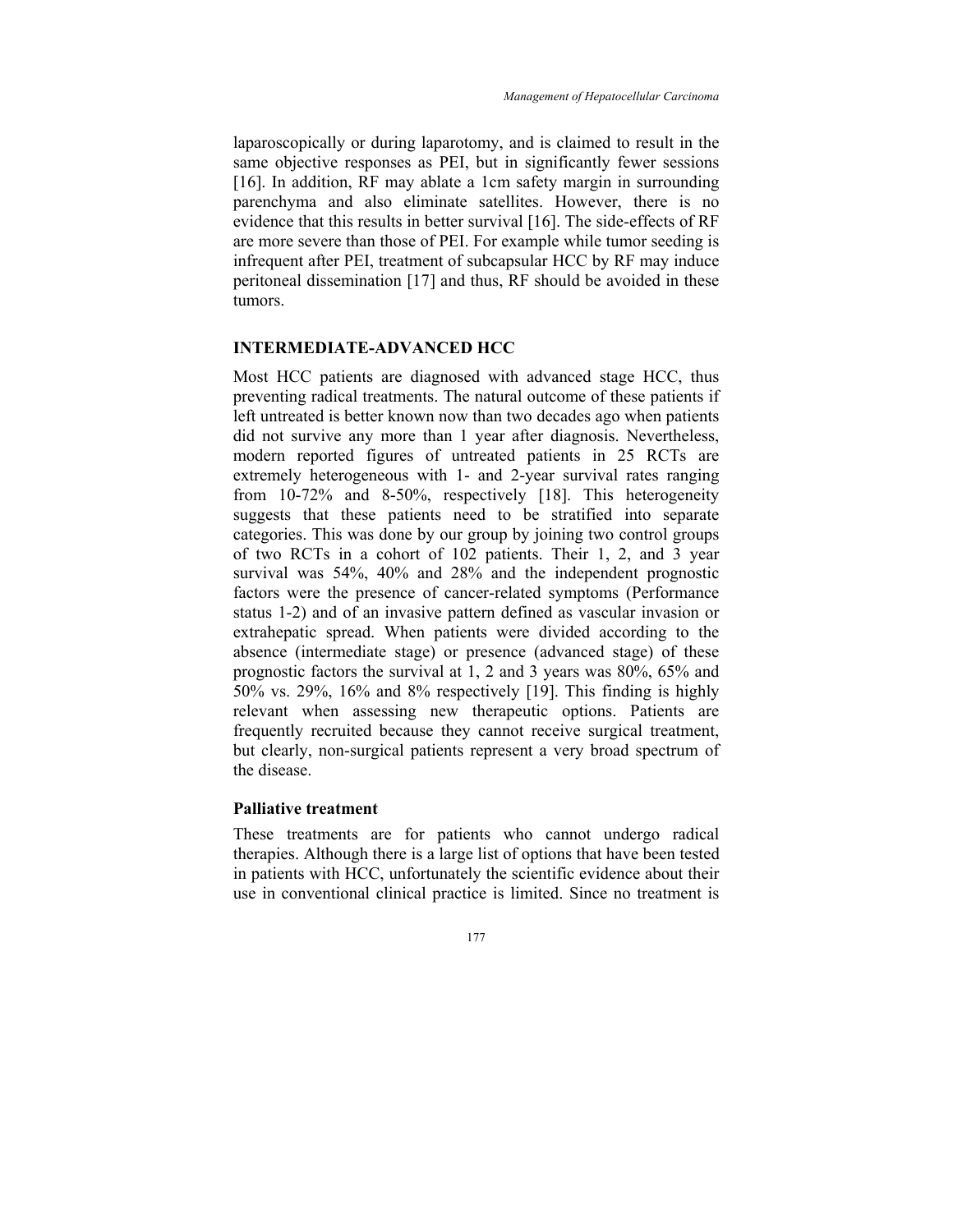accepted as the standard of care in patients with advanced HCC, the only way to demonstrate an advantage in survival is to perform an RCT comparing active intervention vs. best supportive care. The review of RCTs published in the last 25 years showed 63 trials assessing primary treatments for HCC but only 26 including a control group with conservative treatment [18]. The most extensively evaluated interventions were arterial embolization, with or without chemotherapy, and estrogen blockade. A meta-analytical assessment was possible for both of these techniques, since there are enough trials and patients to obtain robust conclusions. This analysis showed improved survival with transarterial chemoembolization (TACE) in well selected candidates. Accordingly, TACE is now the standard treatment in patients with intermediate stage HCC [18]. In contrast, no improvement in survival was found for tamoxifen [18].

The lack of improved survival with available therapies in patients who are not candidates for TACE, suggests that any new agent proposed for HCC patients should be compared to the best conservative support or placebo. Comparisons with a control arm of a proven inactive treatment such as systemic chemotherapy should not be accepted for scientific and ethical reasons [5].

# 1. Transarterial embolization

This is the most extensively used treatment for unresectable HCC. Acute obstruction of hepatic artery blood flow nourishing the HCC induces different degrees of tumor necrosis. Gelatin, coils, alcohol, spheres and blood clots have been used to block blood flow and the most common is to inject chemotherapy (doxorubicin, mitomycin and cisplatin are the most usual agents) mixed with lipiodol before arterial obstruction. This treatment induces partial response in 15-55% of patients and delays tumor progression and vascular invasion [18]. Seven RCTs have compared arterial embolization with no treatment [18]. TACE with doxorubicin or cisplatin was assessed in five of them. Only two of them showed significant improvement in survival and in one of them, treatment response was shown to be an independent predictor of survival. Cumulative meta-analysis showed that TACE improved survival compared to no treatment. The data for embolization without chemotherapy were not conclusive due to the few studies and recruited patients. It is important to note that selection of candidates for TACE is critical to avoid side-effects leading to liver failure and death. The optimal candidates have preserved liver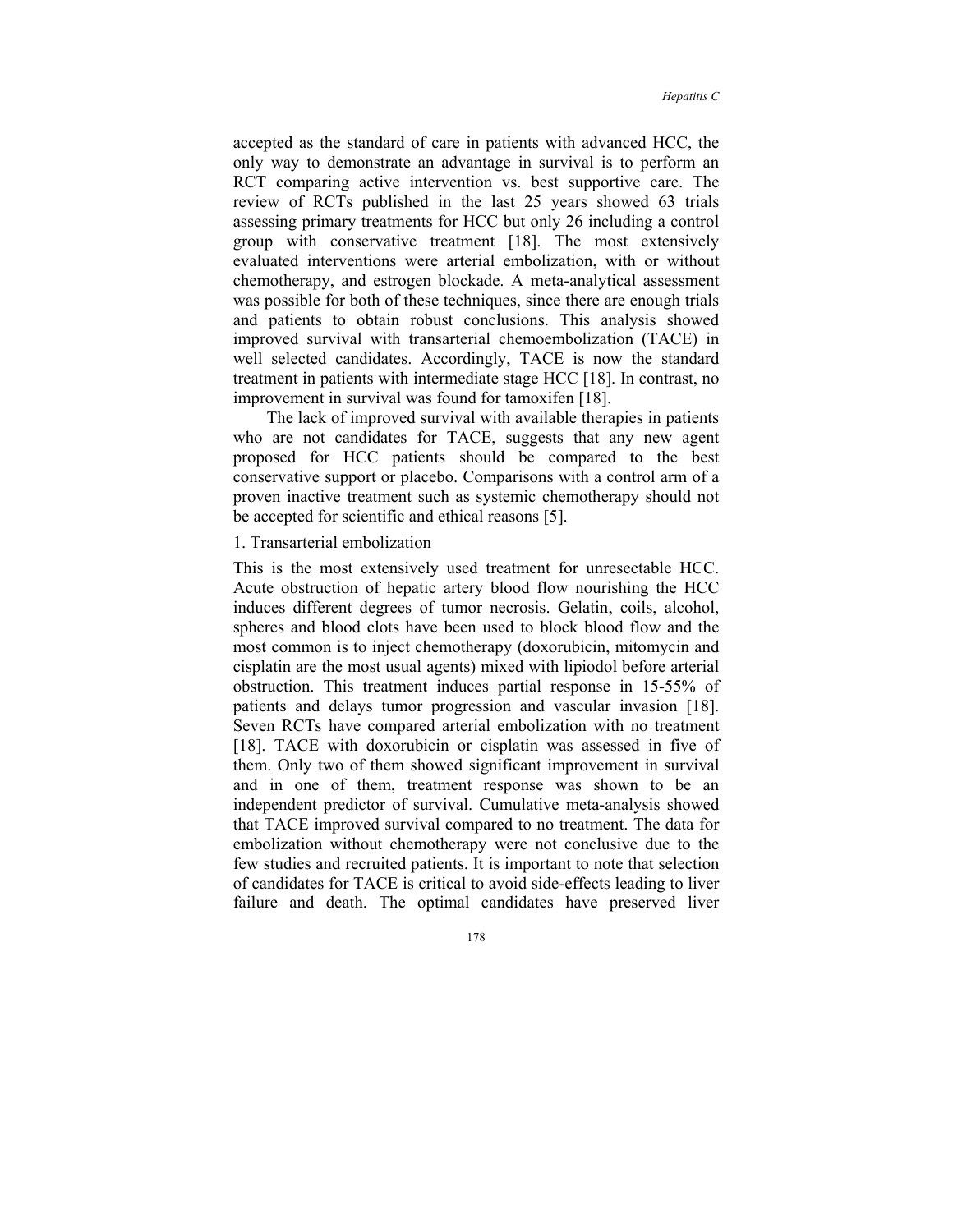function and asymptomatic multinodular tumors without vascular invasion. Ongoing investigations should define the best chemotherapeutic agents or combinations, as well as the optimal treatment schedule. It is well known, for example, that after extensive necrosis, the tumor is revascularized thus indicating need for new treatment sessions. It has not been clearly established whether treatment should be administered at regular intervals or on a case by case basis and the timing for evaluation of response to treatment and follow-up monitoring requires further studies.

# 2. Estrogen blockade

Because some HCC present wild or mutant estrogen receptors, antiestrogenic therapy has been tested in patients with advanced disease. Initial studies were encouraging, but large double-blind trials and cumulative meta-analysis of the seven RCTs comparing tamoxifen vs. no treatment failed to show that tamoxifen affected patient outcome [18]. A recent RCT with higher dosage of tamoxifen has also failed to identify any benefit [20], thus confirming that tamoxifen is not active in HCC patients.

Several other treatments such as systemic chemotherapy, internal radiation with lipiodol- $I^{131}$ , proton beam radiotherapy, immunotherapy or octreotide have either been shown to be ineffective or if they have a marginal activity, were only assessed in small sample size studies. Thus, they should not be proposed or should be properly tested to reach enough statistical power to provide solid conclusions [5].

# **BCLC TREATMENT STRATEGY**

Very early stage (Stage 0) or early stage (stage A) HCC patients are candidates for radical treatment. Resection is the first option in patients with single tumors, without clinically relevant portal hypertension and with normal bilirubin. LT is considered in patients with 3 lesions <3cm each or with single tumors <5cm with liver function impairment. If the waiting time is more than 6 months, adjuvant treatments are recommended and LDLT can be considered. Percutaneous ablation is proposed in small non-surgical HCC. Asymptomatic patients with large/multinodular tumors without vascular invasion or extrahepatic spread (Stage B) are candidates for TACE if they have underlying compensated cirrhosis. Patients with advanced tumors (symptomatic and/or invasive pattern) or with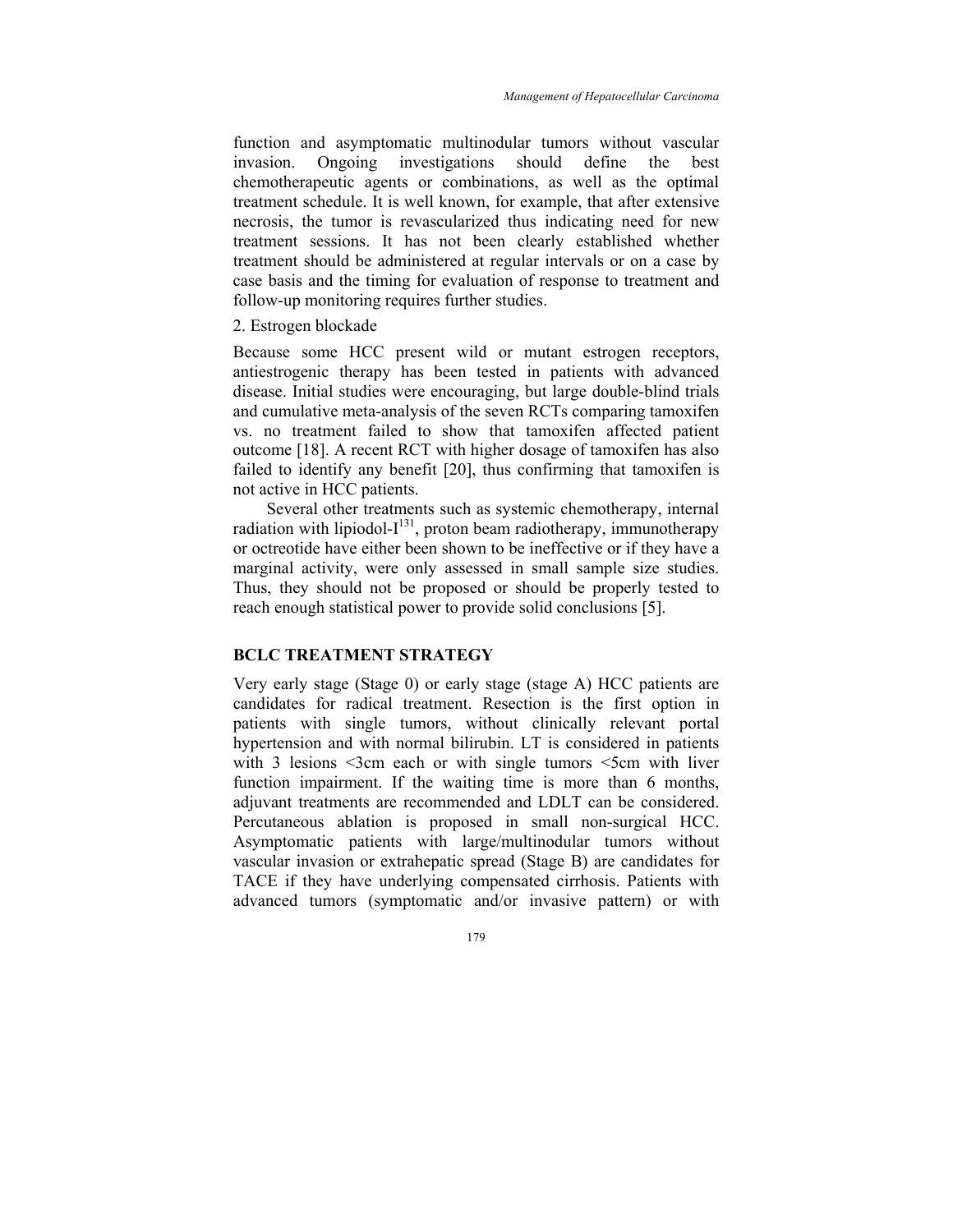decompensated liver disease (Stage C) can be considered for entry into trials assessing new antitumoral agents. Finally, patients with terminal stage cancer (Stage D) with impaired physical status (Performance status >2) or tumor burden (Okuda stage III) should only receive symptomatic treatment (Figure 2) [5]**.** 



**Figure 2:** Barcelona-Clinic Liver Cancer (BCLC) staging classification and treatment schedule. Stage 0: Patients with very early HCC are optimal candidates for resection. Stage A: Patients with early HCC are candidates for radical therapies (resection, liver transplantation or percutaneous treatments); Stage B: Patients with intermediate HCC may benefit from chemoembolization; Stage C: Patients with advanced HCC may receive new agents in the setting of RCT; Stage D: Patients with end-stage disease will receive symptomatic treatment. (Llovet JM et al. Lancet 2003 [5]). Reprinted with permission from Elsevier (Lancet 2003, 362, pp 1907-1917).

Supported in part by a grant from the Instituto de Salud Carlos III (C03/02).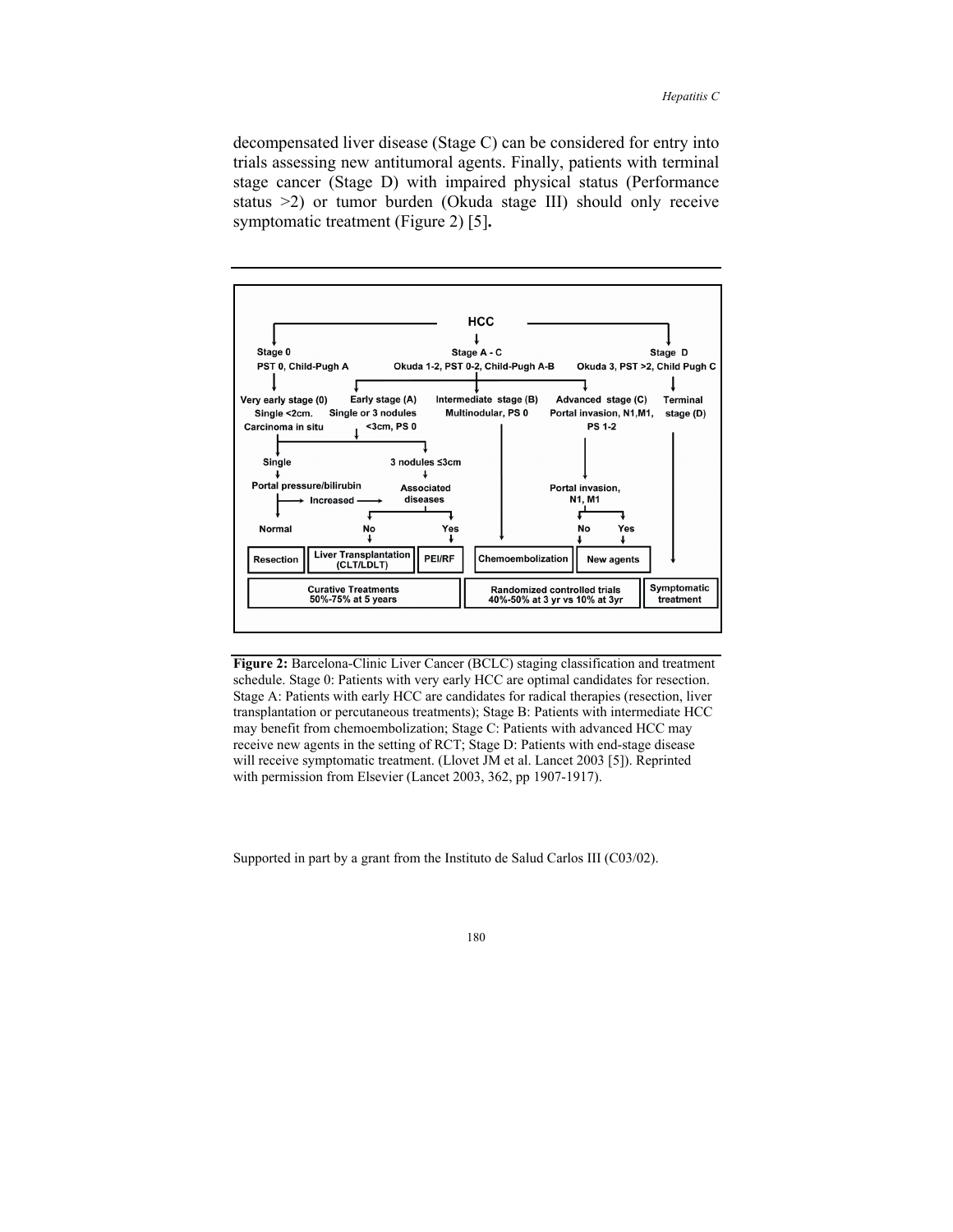# **REFERENCES**

- 1. Sangiovanni A, Del Ninno E, Fasani P, De Fazio C, Ronchi G, Romeo R, Morabito A, de Franchis R, Colombo M. Increased survival of cirrhotic patients with a hepatocellular carcinoma detected during surveillance. Gastroenterology 2004;126:1005-1014.
- 2. Bruix J, Sherman M, Llovet JM, Beaugrand M, Lencioni R, Burroughs AK, Christensen E, Pagliaro L, Colombo M, Rodés J. Clinical management of hepatocellular carcinoma: conclusions of the Barcelona-2000 EASL Conference. J Hepatol 2001;35:421-430.
- 3. Manns MP, McHutchison JG, Gordon SC, Rustgi VK, Shiffman M, Reindollar R, Goodman ZD, Koury K, Ling M, Albrecht JK. Peginterferon alfa-2b plus ribavirin compared with interferon alfa-2b plus ribavirin for initial treatment of chronic hepatitis C: a randomised trial. Lancet 2001;358:958-965.
- 4. Camma C, Giunta M, Andreone P, Craxi A. Interferon and prevention of hepatocellular carcinoma in viral cirrhosis: an evidence-based approach. J Hepatol 2001;34:593-602.
- 5. Llovet JM, Burroughs A, Bruix J. Hepatocellular carcinoma. Lancet 2003;362:1907-1917.
- 6. Nakashima Y, Nakashima O, Tanaka M, Okuda K, Nakashima M, Kojiro M. Portal vein invasion and intrahepatic micrometastasis in small hepatocellular carcinoma by gross type. Hepatol Res 2003;26:142-147.
- 7. Barbara L, Benzi G, Gaiani S, Fusconi F, Zironi G, Siringo S, Rigamonti A, Barbara C, Grigioni W, Mazziotti A. Natural history of small untreated hepatocellular carcinoma in cirrhosis: a multivariate analysis of prognostic factors of tumor growth rate and patient survival. Hepatology 1992;16:132- 137.
- 8. Bismuth H, Majno PE. Hepatobiliary surgery. J Hepatol 2000;32:208-224.
- 9. Torzilli G, Makuuchi M, Inoue K, Takayama T, Sakamoto Y, Sugawara Y, Kubota K, Zucchi A. No-mortality liver resection for hepatocellular carcinoma in cirrhotic and noncirrhotic patients: is there a way? A prospective analysis of our approach. Arch Surg 1999;134:984-992.
- 10. Schwartz JD, Schwartz M, Mandeli J, Sung M. Neoadjuvant and adjuvant therapy for resectable hepatocellular carcinoma: review of the randomised clinical trials. Lancet Oncol 2002;3:593-603.
- 11. Okada S, Shimada K, Yamamoto J, Takayama T, Kosuge T, Yamasaki S, Sakamoto M, Hirohashi S. Predictive factors for postoperative recurrence of hepatocellular carcinoma. Gastroenterology 1994;106:1618-1624.
- 12. Freeman RB. Liver allocation for HCC: a moving target. Liver Transpl 2004;10:49-51.